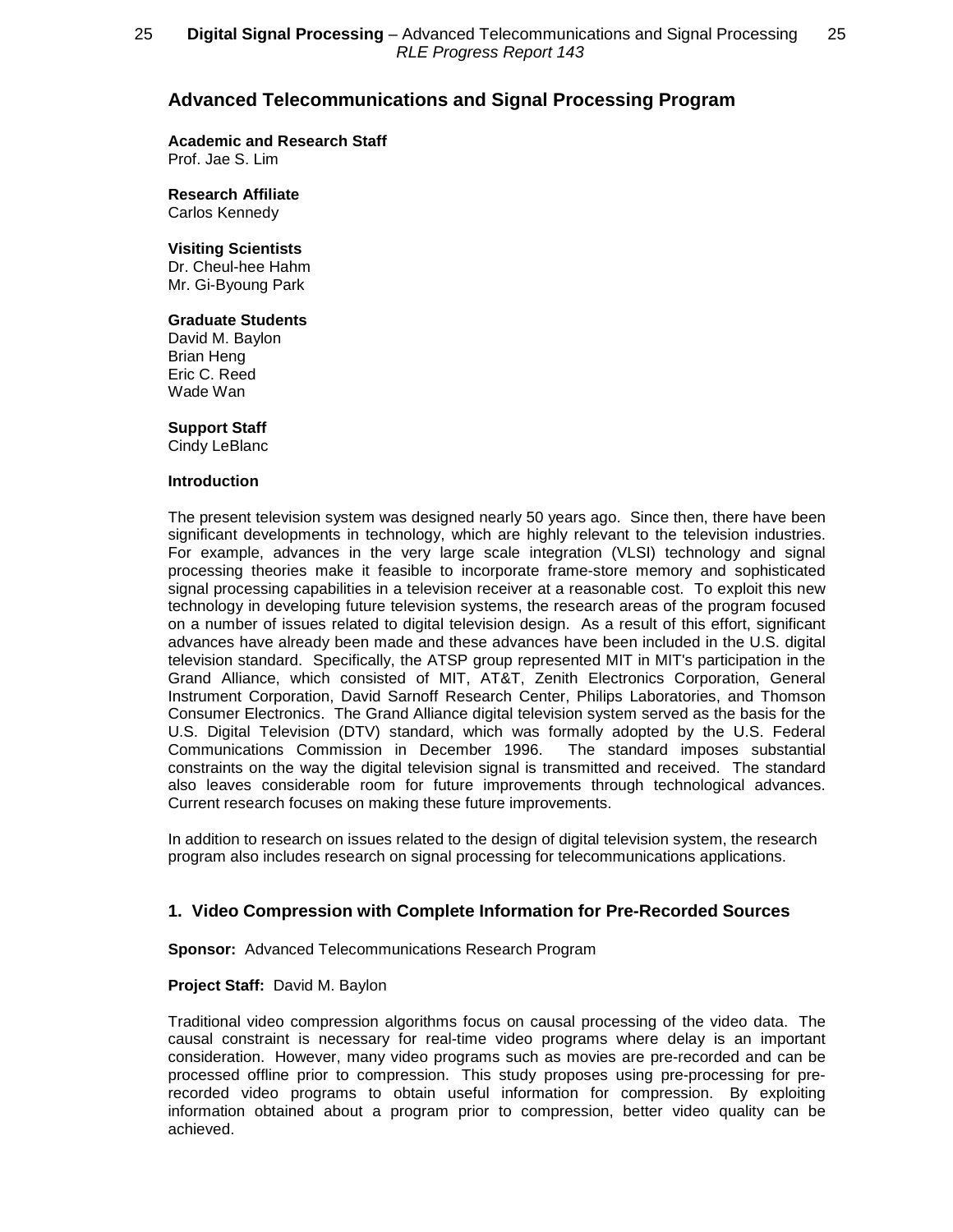# 25 **— Digital Signal Processing** – Advanced Telecommunications and Signal Processing — 25 RLE Progress Report 143

An application of this general approach to a buffer-constrained quantization problem using MPEG-2 intraframe video compression is studied. Intraframe video compression is useful for noisy channels or when lower complexity is desired, although the approach can be applied to interframe compression as well. The issues addressed include what a priori information should be extracted, how this information should be used, and what performance gains can be achieved. In particular, rate-distortion curves are proposed as a set of a priori sufficient statistics for intraframe compression, and a noncausally computed target quality level is introduced into the distortion function. A new noncausal iterative algorithm is developed to reduce the number of quantization changes, and it is shown to be optimal under certain conditions. It is demonstrated that by using this algorithm, improved and more constant video quality can be delivered using the noncausal approach relative to a traditional causal approach. Gains of up to 1.0 dB in PSNR were observed in multiscene sequences, corresponding to savings of up to 10% in bit rate.

Since there exist many applications involving the transmission and storage of pre-recorded video programs, such as video-on-demand, digital versatile disk (DVD), etc., there are many potential applications of the proposed approach. In addition, the approach can be applied to processing and compression of other sources known a priori such as images and audio.

# **2. Study on Duplicate Video System**

### **Sponsors:** Samsung Electronics

Advanced Telecomunications Research Program

## **Project Staff:** Cheul-hee Hahm

In video transmission with high quality and reliability, such as contribution and primary distribution of video for Olympic broadcasting, a duplicate redundant system based on private channels is often set up in order to prevent transmission failure. The basic idea of the duplicate redundant system is to decrease the risk of transmission failure by distributing the video signal into several streams. Generally, a regular channel and a backup channel are used in the duplicate video system. The regular channel is used for the normal periods without any transmission failure, and when it has some troubles, a backup channel is used. The requirements for the duplicate video system are to transmit the encoded video stream through separate channels and to reconstruct the picture from any single stream.

To satisfy these requirements, a simulcast scheme and a flat multi-scalable scheme using a shifted picture have been used. In the simulcast scheme, the same video bitstream is transmitted through each channel and the picture is reconstructed from each stream. Because the regular channel is used for most of time, the capacity of the backup channel of this scheme is usually wasted. In the flat, multi-scalable scheme using a shifted picture, the preprocessor shifts the pixel positions of the picture for one channel before encoding and the decoder restores the original positions of the pixels in one channel by inverse shifting and averages the two decoded pictures. However, the utilization of the backup channel of this scheme is low. So, to increase the utilization of the backup channel for failure-free video transmission, an alternate temporal subsampling scheme is currently being examined. In this scheme, the encoded even pictures and the encoded odd pictures are transmitted through separate channels and the pictures at the decoder are chosen from each decoded picture of each channel alternatively. By this method, we can use the full backup channel for failure-free video transmission.

# **3. Application of Deinterlacing for the Enhancement of Surveillance Video**

**Sponsor:** Advanced Telecommunications Research Program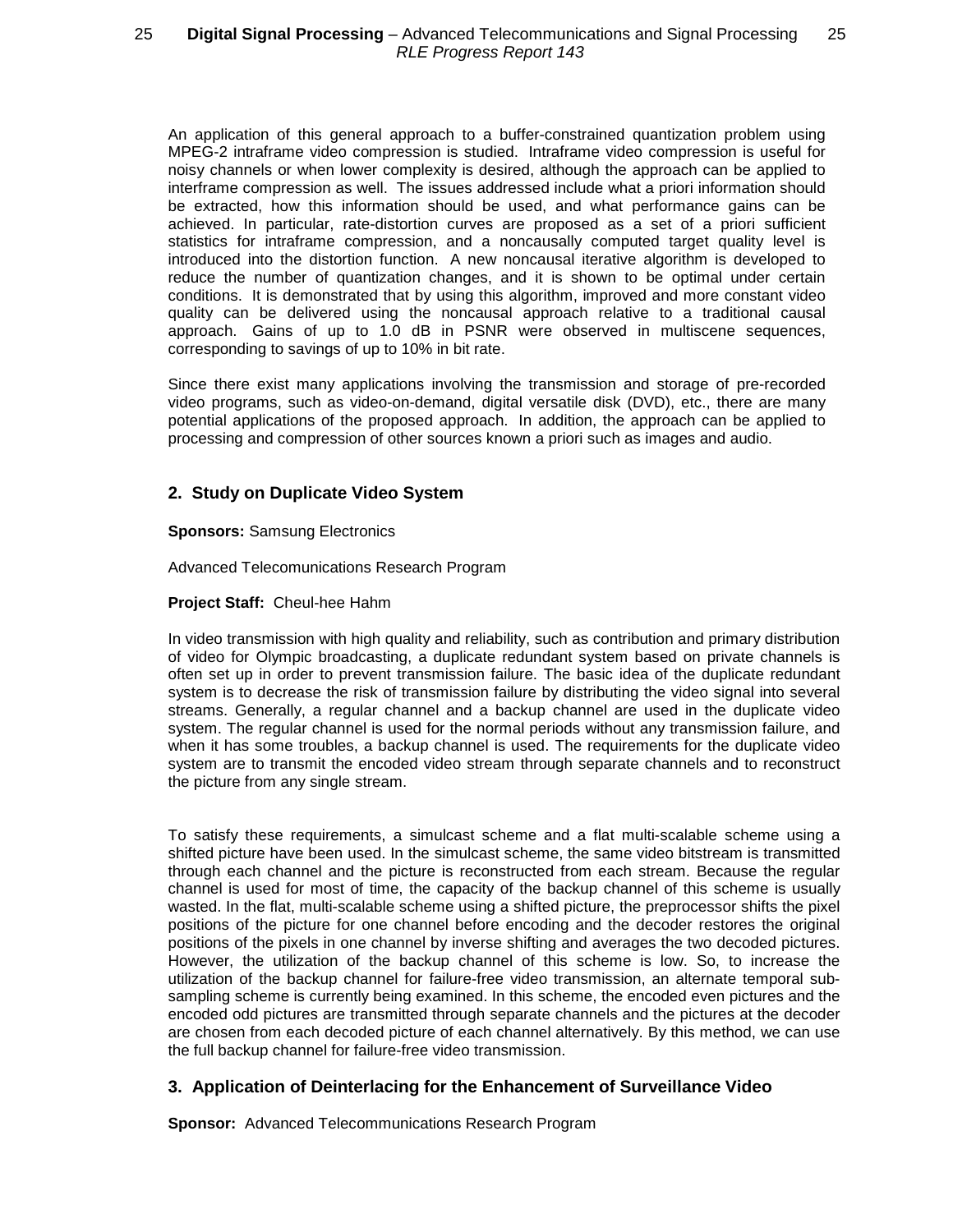# 25 **Digital Signal Processing** – Advanced Telecommunications and Signal Processing 25 RLE Progress Report 143

**Project Staff:** Brian Heng

Surveillance cameras have become an integral part of security systems worldwide. However, their usefulness to law enforcement officials is often limited by a lack of clarity. These sequences are typically recorded in interlaced format due to the fact that standard television displays use interlaced scanning. Interlaced video sequences contain only the even or the odd lines of a given frame. For a given bandwidth, this increases the display rate without reducing the apparent resolution. However, it also introduces a number of artifacts, such as line scroll and interline flicker. On many occasions, it is also necessary to view a single frame for printing or analysis, which requires some form of interpolation since only half of each frame is recorded. In an attempt to improve the quality of surveillance data, the process of deinterlacing can be used to interpolate the missing scan lines. However, the low frame rates used in these recordings, typically 4 or 5 frames per second, increases the difficulty of the task. This low frame rate decreases the temporal correlation between adjacent frames, which increases the interlacing artifacts making it very difficult to identify individuals in these sequences. This thesis investigates a number of deinterlacing techniques to determine which method demonstrates the highest performance for this type of application.

# **4. Multi-Dimensional Bit Rate Control for Video Communication**

#### **Sponsors:** Charles Stark Draper Laboratory Advanced Telecommunications Research Program

### **Project Staff:** Eric Reed

In digital video communications, buffering is required to absorb variations between the source bit rate and the channel transmission rate. Hence, a bit rate control strategy is necessary to maintain the buffer level. In conventional bit rate control, the buffer level is maintained by adapting the quantization stepsize while the frame rate and spatial resolution remain fixed at levels chosen a priori. We investigate a Multi-Dimensional (M-D) bit rate control where the buffer level is maintained by jointly adapting the frame rate, spatial resolution and quantization stepsize. In this approach, the frame rate and spatial resolution are chosen automatically and can adapt to a nonstationary source.

We introduce a fundamental framework to formalize the description of the M-D buffer-constrained allocation problem. Given a set of operating points on a M-D grid to code a nonstationary source in a buffer-constrained environment, we formulate the optimal solution. Our formulation allows a skipped frame to be reconstructed from one coded frame using any temporal interpolation method and is shown to be a generalization of formulations considered in the literature. In the case of intraframe coding, a dynamic programming algorithm is introduced to find the optimal solution. The algorithm allows us to compare operational rate-distortion (R-D) bounds of the M-D and conventional approaches. We also discuss how a solution can be obtained for the case of interframe coding using the optimal dynamic programming algorithm for intraframe coding by making an independent allocation approximation.

We experiment with zero-order hold and global motion-compensated temporal interpolation and illustrate that the M-D approach provides bit rate reductions up to 50 %. We also show that the M-D approach with limited lookahead provides a slightly suboptimal solution that consistently outperforms the conventional approach with full lookahead. While our algorithm is computationally expensive, it can be directly used for nonreal-time applications and can be used to benchmark performance of limited lookahead strategies for real-time applications.

### **Publications**

E. Reed and F. Dufaux. "Constrained Bit Rate Control for Very Low Bit Rate Streaming Video Applications," To appear in IEEE Transactions on Circuits and Systems for Video Technology.